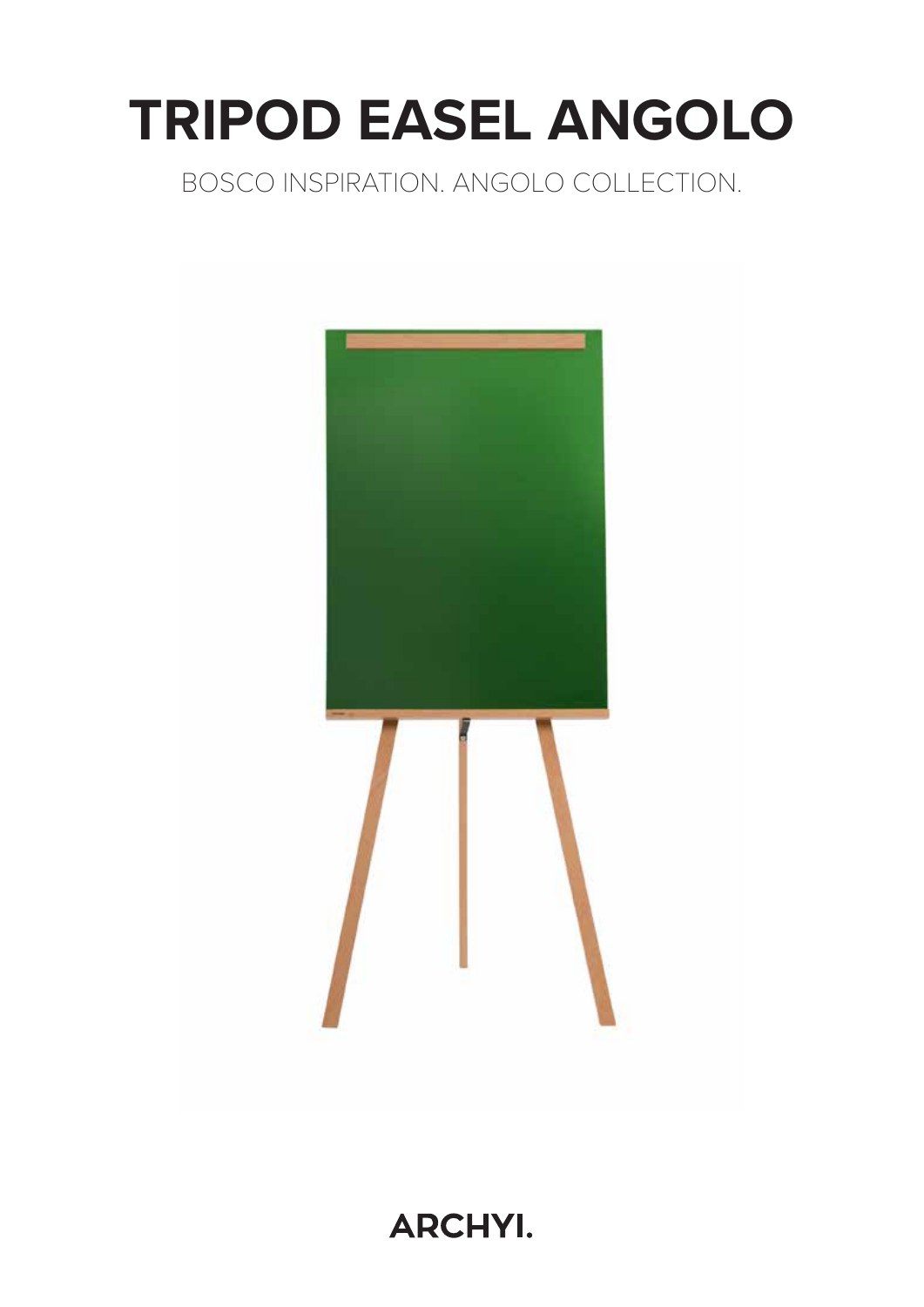## **TRIPOD EASEL ANGOLO**

Tripod Easel Angolo is a smart, practical and playful presentation tool inspired in the classic artistic painting easel stand. Ideal for spontaneous, informal and creative meetings.

- Magnetic steel dry erase surface with 10 year warranty
- Easy exchangeable surfaces
- Adjustable pad retainer both Euro and A1 pads
- Easy to assemble



Lacquered steel surface with 15mm thikness, powder-coated in white, green and black (Only white colour is writable). Wood clamp and flipchart pad included.



Allows you to write and also to post additional information with the use of magnets. Easy interchangeable surfaces with a magnetic fixing system. Esay to assemble.



Solid structure with 3 beechwood legs and a black woven strip for stability. Beechwood tray included for markers and erasers.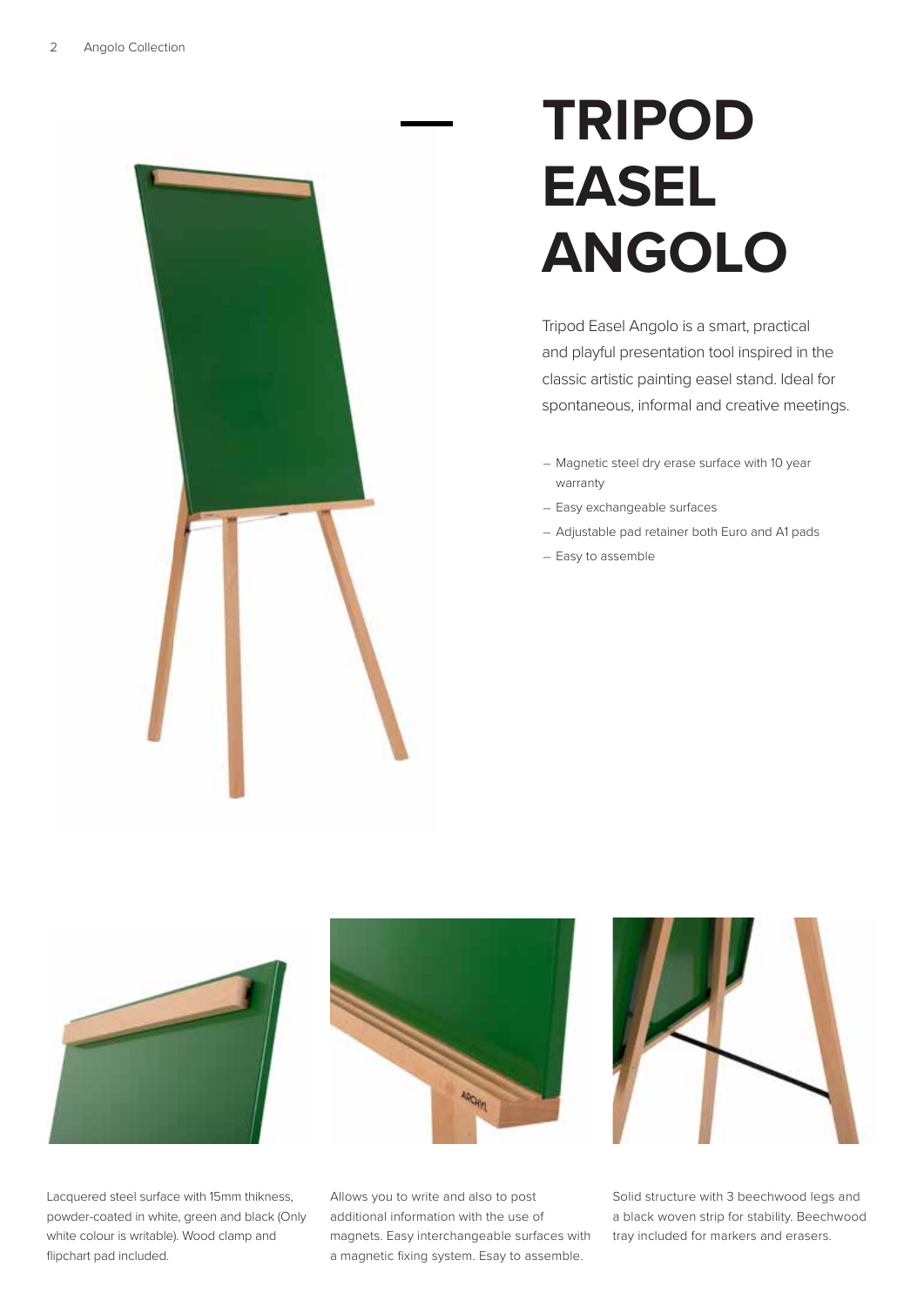### WORKSPACE DESIGN SOLUTIONS



#### TECHNICAL INFORMATION

**Frame |** frameless **Surface |** lacquered steel **Tray |** beechwood **Legs |** beechwood





| Article code | <b>Name</b>               | Size w x h x d mm |
|--------------|---------------------------|-------------------|
| EA5606375    | Tripod Easel Angolo White | 760 x 1850 x 750  |
| EA5677375    | Tripod Easel Angolo Green | 760 x 1850 x 750  |
| EA5679375    | Tripod Easel Angolo Black | 760 x 1850 x 750  |
|              |                           |                   |